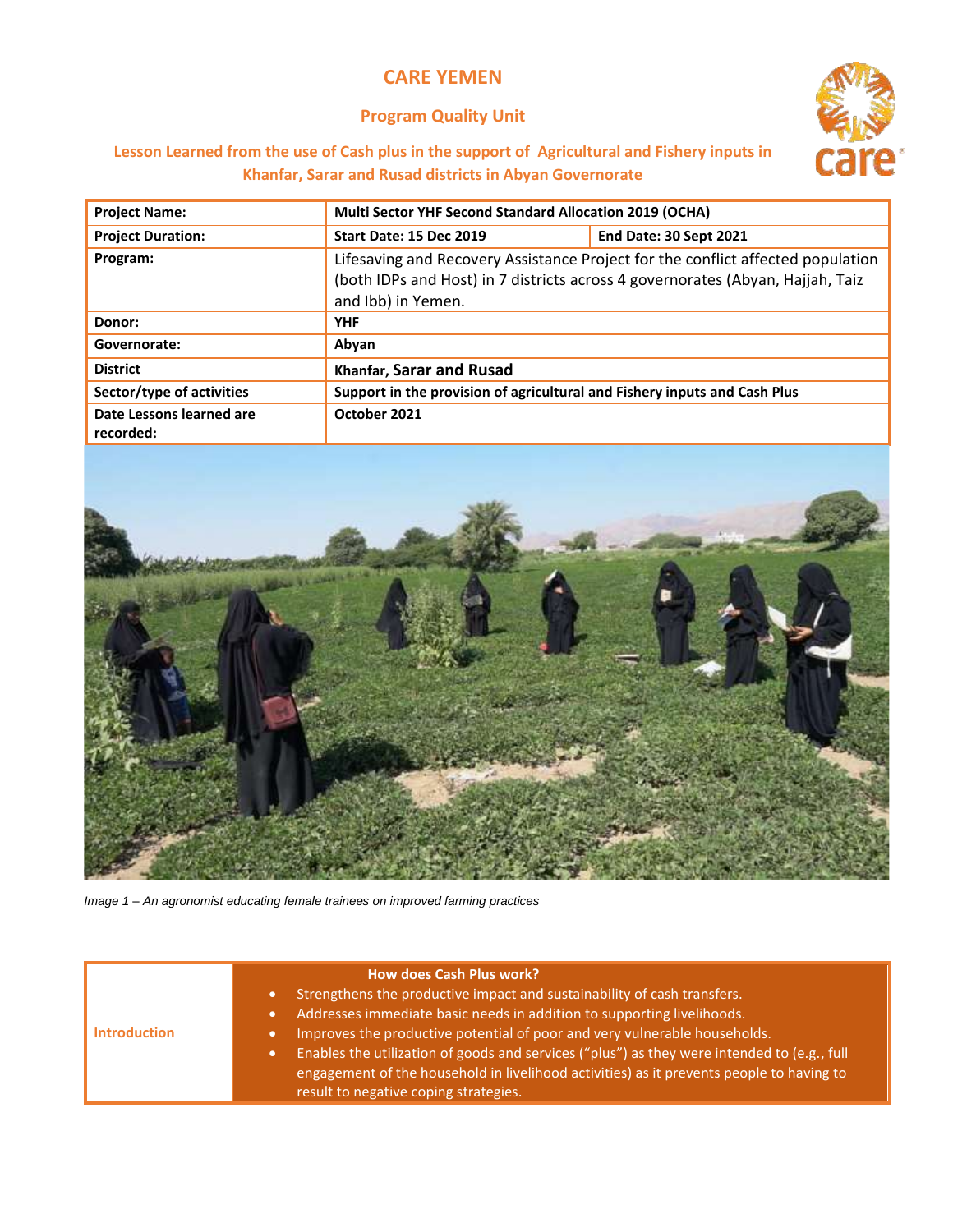|                            | What is the specific situation that the lesson learned relates to?                                                                                                                                                                                                                                                                                                                                                                                                                                                                                                                                                                                                                                                                                                                                                                                                                                                                                                                                                                                                                                                                                                                                    |
|----------------------------|-------------------------------------------------------------------------------------------------------------------------------------------------------------------------------------------------------------------------------------------------------------------------------------------------------------------------------------------------------------------------------------------------------------------------------------------------------------------------------------------------------------------------------------------------------------------------------------------------------------------------------------------------------------------------------------------------------------------------------------------------------------------------------------------------------------------------------------------------------------------------------------------------------------------------------------------------------------------------------------------------------------------------------------------------------------------------------------------------------------------------------------------------------------------------------------------------------|
| <b>Situation</b>           | The seed security and fishery sector production inputs are largely affected in Yemen as a<br>result of prolonged conflict in the country. The lack of access to these critical agricultural<br>inputs has been attributed to the heavily weakened purchasing power. In response, CARE<br>Yemen through Yemen Humanitarian Fund provided support to 2500 most vulnerable and<br>food in-secured farming and fishing households with cluster-approved cereal/vegetable<br>seeds, farm tools and fishing kits in Khanfar, Sarar and Rusad districts in Abyan Governorate.<br>The same households receiving the production inputs were also provided with cash aid of<br>50\$ per month for 3 months. The cash aid also known as Cash plus was utilized by the farmers<br>and the fisherfolk to bridge the food gap faced before a harvest.                                                                                                                                                                                                                                                                                                                                                               |
|                            | How is this impacted by the local context/environment/culture?                                                                                                                                                                                                                                                                                                                                                                                                                                                                                                                                                                                                                                                                                                                                                                                                                                                                                                                                                                                                                                                                                                                                        |
|                            | The agricultural and fishing sector is one of the most important economic sectors in the<br>Abyan governorate, and the main source of income for most of the people, as many of them<br>are engaged in agriculture and fishing activities.                                                                                                                                                                                                                                                                                                                                                                                                                                                                                                                                                                                                                                                                                                                                                                                                                                                                                                                                                            |
|                            | Due to prolonged conflicts in Abyan, the agricultural and fishery sector has been largely<br>impacted by lack of access to critical production inputs (seeds, tools, fuel for irrigation, fishery<br>kits etc.) due to limited and sporadic availability and farmers' heavily weakened purchasing<br>power. The crisis has also caused a nearly 50% loss of agricultural workers in Yemen. As a<br>result, it has been critical to support those who are still able to engage in agriculture.                                                                                                                                                                                                                                                                                                                                                                                                                                                                                                                                                                                                                                                                                                         |
|                            | In this project, CARE supported the 2500 households with production inputs. Alongside these<br>inputs, CARE also supported the households with unconditional cash known us Cash plus for<br>three months. The cash was provided to the households in three tranches of \$50 from the<br>time of distribution of the inputs.                                                                                                                                                                                                                                                                                                                                                                                                                                                                                                                                                                                                                                                                                                                                                                                                                                                                           |
|                            | Describe the action you took. Who took this action, what did you do, how and why?                                                                                                                                                                                                                                                                                                                                                                                                                                                                                                                                                                                                                                                                                                                                                                                                                                                                                                                                                                                                                                                                                                                     |
| <b>Intervention/Action</b> | Prior to the start of the project, CARE consulted with various stakeholders that included the<br>community, line ministries (Ministry of Fishery Resources and Ministry of Agriculture and<br>Irrigation) and the local authorities on the suitability of the project approach to the<br>community. After the consultations, CARE identified suitable beneficiaries and registered<br>them for the project support.                                                                                                                                                                                                                                                                                                                                                                                                                                                                                                                                                                                                                                                                                                                                                                                   |
|                            | Other preparatory activities included conducting a livelihood market assessment to enable<br>the project to understand the market dynamics (mainly the supply and demand for) the<br>different livelihood inputs (seeds, tools and fishery kits) that were proposed to be provided<br>to beneficiaries' households in the targeted districts. It was also meant to help understand<br>the farmers preference in terms of the suitable seeds grown in the area, market information<br>as to who are the agro dealers and other suppliers of seeds and the farming input prices.<br>Other preparatory activities included community sensitization and awareness on the<br>inclusion of female farmers into the project. CARE provide information to targeted<br>communities about the overall objective and intended activities of the project. An emphasis<br>was made to the community on CARE's approach to prioritize women farmers in the<br>appropriate agricultural activities including home gardens and production of pulses. CARE<br>learnt that women do not participate in fishing in Khanfar district but have other roles in the<br>fishing production chain e.g., marketing of the fish. |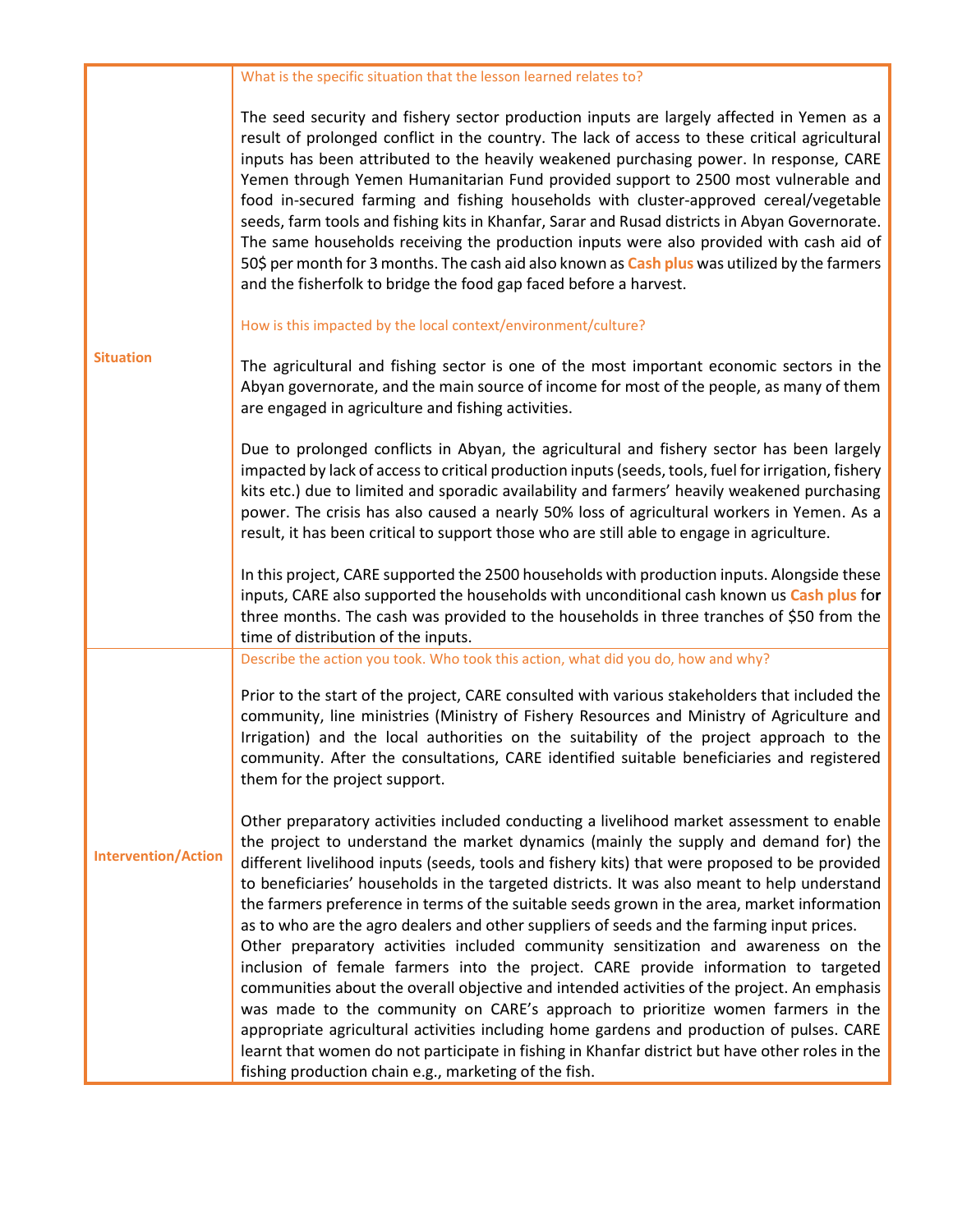|         | Also identified was the extensionist in the fishing sector and agriculture. They were to be<br>responsible in providing extension advisory services to the fisherfolk and farmers<br>respectively.                                                                                                                                                                                                                                                                                                                                                                                                                                                                                                                                                                                                                                                                                                                                                                                                                                                                                                      |
|---------|---------------------------------------------------------------------------------------------------------------------------------------------------------------------------------------------------------------------------------------------------------------------------------------------------------------------------------------------------------------------------------------------------------------------------------------------------------------------------------------------------------------------------------------------------------------------------------------------------------------------------------------------------------------------------------------------------------------------------------------------------------------------------------------------------------------------------------------------------------------------------------------------------------------------------------------------------------------------------------------------------------------------------------------------------------------------------------------------------------|
|         | CARE staff were responsible in coordinating and scheduling the activities as per the suitable<br>season for each activity. CARE also facilitated the transfer of the Cash Plus to the fisherfolk<br>and farmers through a financial service provider. The first Cash Plus disbursement, was done<br>to coincide with the distribution of the production inputs and followed with two more<br>disbursements per month making a total of three disbursements.                                                                                                                                                                                                                                                                                                                                                                                                                                                                                                                                                                                                                                             |
|         | What happened as a result of your action? Was the outcome positive or negative, intended or<br>unintended? What evidence do you have that this outcome happened as a result of your action?                                                                                                                                                                                                                                                                                                                                                                                                                                                                                                                                                                                                                                                                                                                                                                                                                                                                                                             |
|         | The project has helped farmers and fisherfolk in Abyan to increase their agricultural and<br>fishery productivity. Farmers and Fisherfolk have received inputs and various trainings that<br>included improved techniques and practices on soil and fertilizer preparation and crop<br>management, fish handling, post-harvest and marketing of their produce. Of significant<br>importance was the cash aid the farmers and fisherfolk received to cushion them during the<br>cropping and fishing season. The cash had a significant importance because it helped<br>enhance the benefits of the input and training support provided by:<br>Cash covered basic needs allowing HHs to better engage in productive activities and<br>$\bullet$<br>protect the assets<br>Cash Plus allowed for HHs to use cash to increase food consumption without<br>worrying about their livelihoods<br>Agricultural yield increase because farmers could not resale the inputs where they<br>$\bullet$<br>had pressing needs, rather Cash Plus bridged this.<br>Size of land under cultivation increase<br>$\bullet$ |
|         | Trainings improved use of livelihood inputs to increase production and increase food<br>diversity and consumption with nutritional outcomes                                                                                                                                                                                                                                                                                                                                                                                                                                                                                                                                                                                                                                                                                                                                                                                                                                                                                                                                                             |
| Outcome | Testimonials:<br>Khawaja Nasser<br>40-year-old Khawaja Nasser is the sole breadwinner for eleven family members. Khawaja<br>works as a teacher, and during the agricultural season, she works in her five-acre land in<br>Abyan governorate.                                                                                                                                                                                                                                                                                                                                                                                                                                                                                                                                                                                                                                                                                                                                                                                                                                                            |
|         | Thanks to the training," says Khawaja. "We improved our knowledge on how to cultivate<br>crops, irrigate the land, and use animal manure fertilizer as an alternative to chemical<br>fertilizer. Applying this knowledge has improved my crops as well as my income."<br>"Commercial fertilizers damage the soil," says Khawaja. "Adopting natural farming practices<br>makes the soil more productive and the crops fresher and healthier. I plan to expand my farm<br>using my revenues from manure sales," Khawaja concludes.                                                                                                                                                                                                                                                                                                                                                                                                                                                                                                                                                                        |
|         | <b>Ashraf Badr Saleh Sheikh</b><br>Ashraf Badr Saleh Sheikh, 40, lives in Shuqrah, a village in Khanfar District, Abyan<br>Governorate. A father of 3 children, a university graduate, and fisherfolk, Ashraf is also head<br>of a new committee that oversees fishing practices in his village.                                                                                                                                                                                                                                                                                                                                                                                                                                                                                                                                                                                                                                                                                                                                                                                                        |
|         | "This project provided us with a set of assets, fishing net with accessories, a set of ropes,<br>safety vest, fishing line and a warning lamp, in addition we received three instalments of \$50                                                                                                                                                                                                                                                                                                                                                                                                                                                                                                                                                                                                                                                                                                                                                                                                                                                                                                        |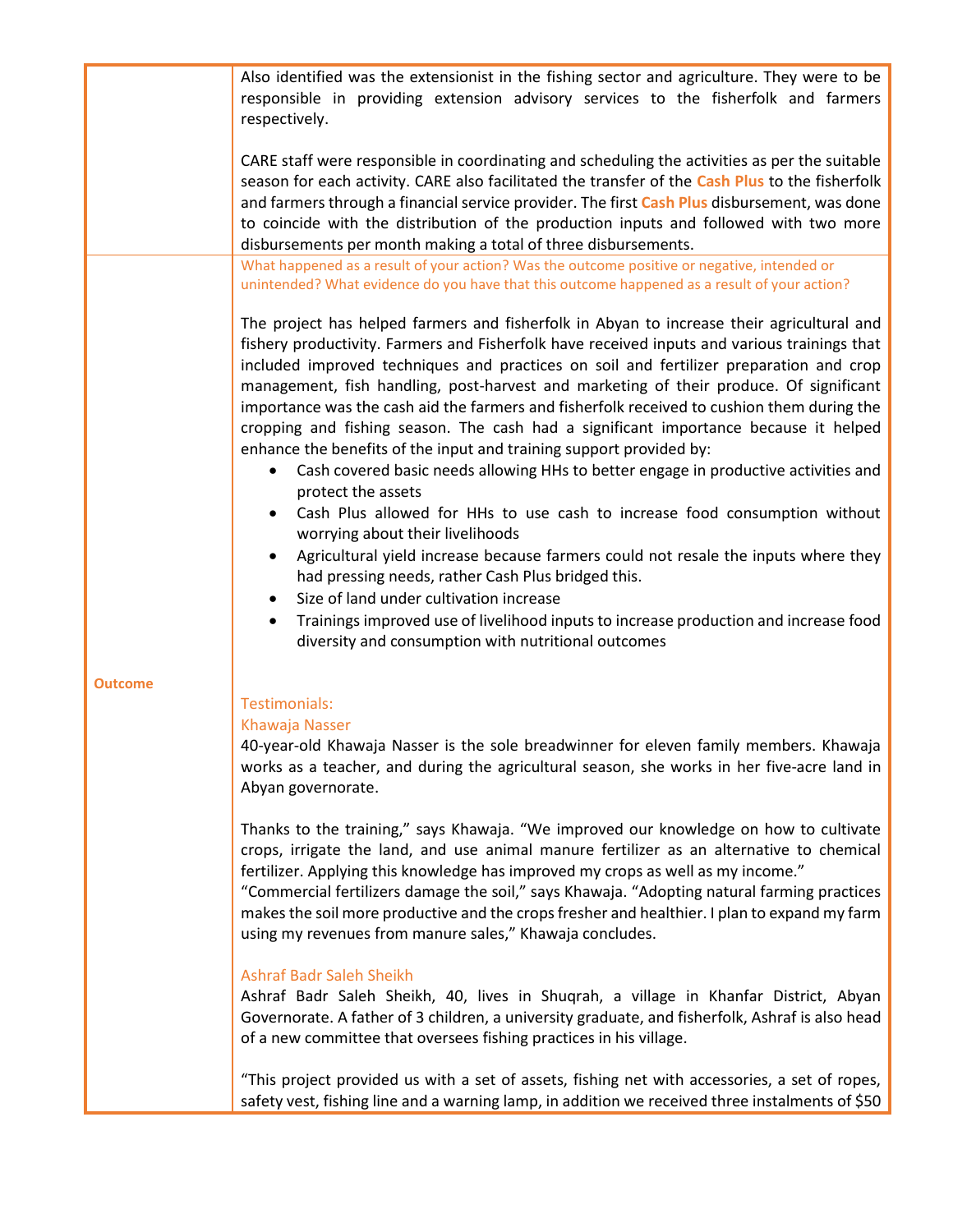|                       | cash aid for 3 months". He also added "In the past, we were not able to fish in long distances<br>to catch tuna, the distance was fourteen nautical miles. But in the last fishing season I was<br>able to get a larger fishing engine that helped me reach deeper distances in the sea to catch<br>tuna."<br>"The prices of fish that we sell in the market have become better than before, this is after we<br>installed coolers on our boats. This has helped us to keep the fish in good quality." Explains<br>Ashraf.                                                                                                                                                                                                                                                                                                                                                                                         |
|-----------------------|--------------------------------------------------------------------------------------------------------------------------------------------------------------------------------------------------------------------------------------------------------------------------------------------------------------------------------------------------------------------------------------------------------------------------------------------------------------------------------------------------------------------------------------------------------------------------------------------------------------------------------------------------------------------------------------------------------------------------------------------------------------------------------------------------------------------------------------------------------------------------------------------------------------------|
|                       | What would you do again and why?                                                                                                                                                                                                                                                                                                                                                                                                                                                                                                                                                                                                                                                                                                                                                                                                                                                                                   |
|                       | The positive outcome from this project shows that it is very important to include the Cash<br>Plus package in projects that are aimed at restoring livelihood assets to facilitate early<br>recovery and resilience in protracted emergency contexts. The Cash Plus cushions the<br>targeted poor and very vulnerable households to enable them improve their productive<br>potential.                                                                                                                                                                                                                                                                                                                                                                                                                                                                                                                             |
|                       | What would you do differently and why?<br>Although the Cash plus approach worked well as the amount used was predefined by FSAC<br>without necessarily consulting with needs of farmers at the local context. However, in cases<br>were amount is not determined by Cluster then to maximize effectiveness, the cash<br>component of Cash Plus should be designed based on specific operational contexts, assessed<br>needs and socioeconomic and market analyses. Identifying the appropriate type of cash<br>transfer depends on programme objectives and duration, implementation capacity, cost,<br>seasonality and markets, among other considerations. These will impact the frequency,<br>duration, timing, adequate regularity and size of the cash transfers. In our case, the size and<br>frequency of the cash transfer had been predetermined by the Food Security and Agricultural<br>Cluster (FSAC). |
| <b>Lessons learnt</b> | What is the key lesson that you have learned as a result of the outcome of your action?                                                                                                                                                                                                                                                                                                                                                                                                                                                                                                                                                                                                                                                                                                                                                                                                                            |
|                       | Scheduling of the activities that have a component of Cash Plus is very key. For example, to<br>maximize productive impact in Cash Plus programming, cash transfers need to be made<br>according to agricultural, fishing or pastoral seasons. All prior preparations to the start of the<br>activities should be done in manner that will enable the targeted households to receive the<br>cash aid alongside the other support. CARE has learnt that though Cash Plus is meant for<br>consumption smoothing, some of the producer communities have invested some of the cash<br>into their livelihoods.                                                                                                                                                                                                                                                                                                          |
|                       | How does this lesson relate to strengths and weaknesses in the project's design and<br>implementation?                                                                                                                                                                                                                                                                                                                                                                                                                                                                                                                                                                                                                                                                                                                                                                                                             |
|                       | The Cash Plus aid should be clearly thought out at the design phase. The objective of the<br>project and the context in which the project will be implemented, the available capacity, the<br>beneficiary preference, the implementation modality and the seasonality should be key<br>issues to bear in mind. It is also important to carefully consider the cost-benefit analysis of<br>inputs and services to ensure the resources required for beneficiaries to derive an income<br>from the assistance received is not too high. For example, Cash Plus may not be appropriate<br>for where short-cycle crop varieties are preferred. Livelihood investments that require more<br>than three months to yield, has a better value for money to provide Cash Plus alongside the                                                                                                                                 |